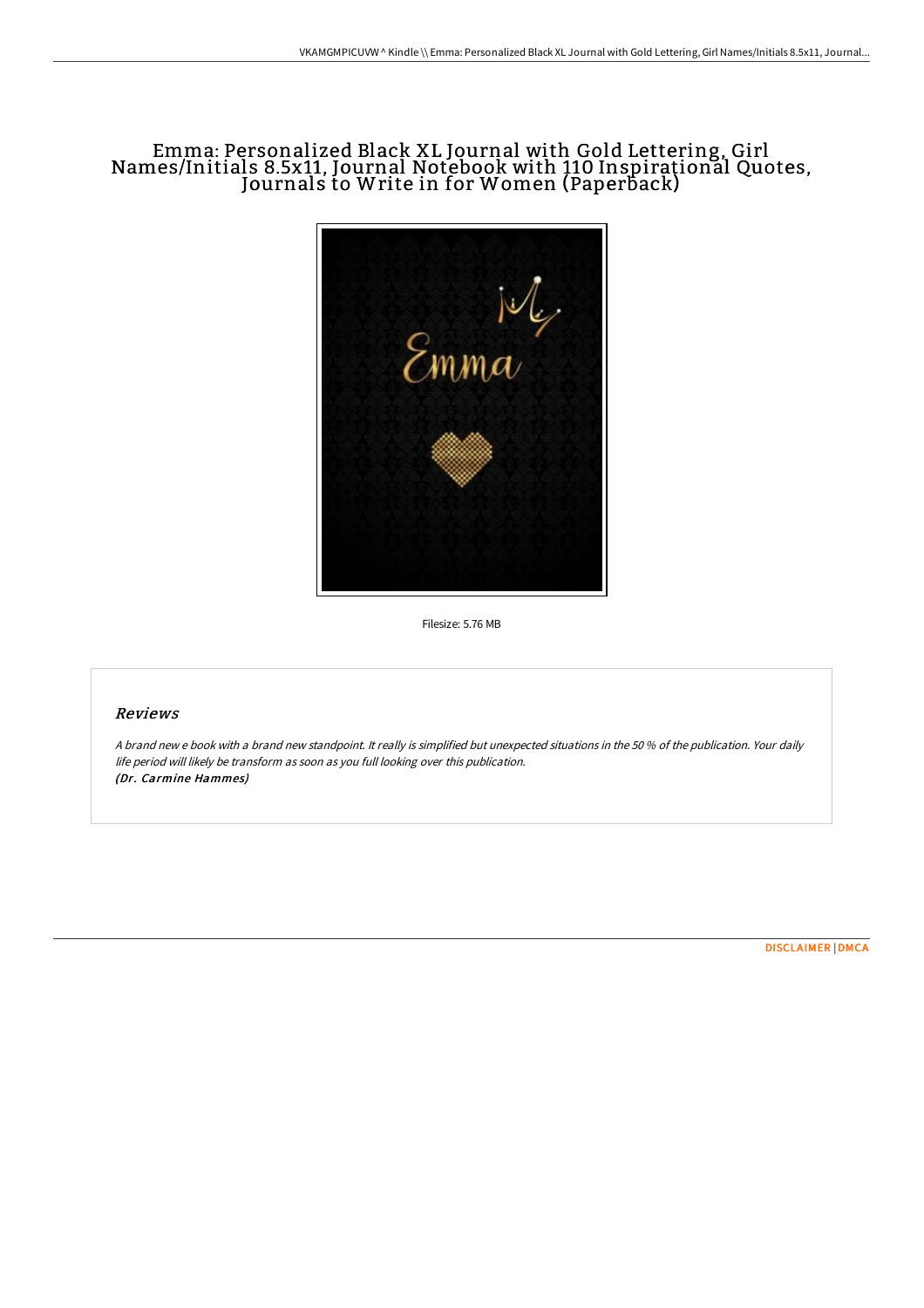### EMMA: PERSONALIZED BLACK XL JOURNAL WITH GOLD LETTERING, GIRL NAMES/INITIALS 8.5X11, JOURNAL NOTEBOOK WITH 110 INSPIRATIONAL QUOTES, JOURNALS TO WRITE IN FOR WOMEN (PAPERBACK)

#### **DOWNLOAD PDF** ረን

Createspace Independent Publishing Platform, 2017. Paperback. Condition: New. Language: English . Brand New Book \*\*\*\*\* Print on Demand \*\*\*\*\*.This Journal (Diary, Notebook) includes: Beautifully Designed Matte Cover with golden name on 110 motivational quotes from famous people (one quote at the bottom of each page) 8.5x 11 size 110 lined pages (55 sheets) Check out our Girl Names collection! Just search the following ISBN in the Book Section: Abigail 1981203680 Alexis 1981203699 Alice 1981203710 Amanda 1981203737 Amber 1981203745 Amy 1981203761 Andrea 198120377X Angela 1981203788 Ann 1981203796 Anna 1981203818 Ashley 1981204105 Barbara 1981204113 Betty 198120413X Beverly 1981204148 Brenda 1981204164 Brittany 1981204202 Carol 1981204210 Carolyn 1981204229 Catherine 1981204237 Cheryl 1981204245 Christina 1981205829 Christine 1981205837 Cynthia 1981205845 Danielle 1981205861 Deborah 198120587X Debra 1981205896 Denise 1981205918 Diana 1981205926 Diane 1981205950 Donna 1981205969 Doris 1981229566 Dorothy 1981229582 Elizabeth 1981229604 Emily 1981229647 Emma 1981229663 Evelyn 1981229671 Frances 198122968X Gloria 1981229701 Grace 1981229736 Hannah 1981229523 Heather 1981230327 Helen 1981230335 Jacqueline 1981230343 Jane 1981230351 Janet 198123036X Janice 1981230386 Jean 1981230408 Jennifer 1981230424 Jessica 1981230432 Joan 1981230467 Joyce 1981291555 Judith 1981291563 Judy 198129158X Julia 1981291598 Julie 1981291601 Karen 198129161X Katherine 1981291636 Kathleen 1981291652 Kathryn 1981291660 Kayla 1981291679 Kelly 1981317163 Kimberly 1981317171 Laura 1981317198 Lauren 198131721X Linda 1981317236 Lisa 1981317244 Lori 1981317252 Madison 1981317260 Margaret 1981317279 Maria 1981317287 Marie 1981317767 Marilyn 1981317821 Martha 198131783X Mary 1981317848 Megan 1981317864 Melissa 1981317899 Michelle 1981317910 Nancy 1981317929 Natalie 1981317937 Nicole 1981317953 Olivia 1981372954 Pamela 1981372970 Patricia 1981373004 Rachel 1981373284 Rebecca 1981373306 Rose 1981373322 Ruth 1981373330 Samantha 1981373349 Sandra 1981373489 Sara 1981373373 Sarah 1981388052 Sharon 1981388087 Shirley 1981388109 Stephanie 1981388125 Susan 1981388141 Teresa 198138815X Theresa 1981388168 Tiffany 1981388176 Victoria 1981388184 Virginia 1981388206 Couldn t find your name? Let us know! Connect with us on Instagram - amazon and get your personalized notebook in a few days!.

B Read Emma: Personalized Black XL Journal with Gold Lettering, Girl [Names/Initials](http://digilib.live/emma-personalized-black-xl-journal-with-gold-let.html) 8.5x11, Journal Notebook with 110 Inspirational Quotes, Journals to Write in for Women (Paperback) Online Download PDF Emma: Personalized Black XL Journal with Gold Lettering, Girl [Names/Initials](http://digilib.live/emma-personalized-black-xl-journal-with-gold-let.html) 8.5x11, Journal Notebook with 110 Inspirational Quotes, Journals to Write in for Women (Paperback)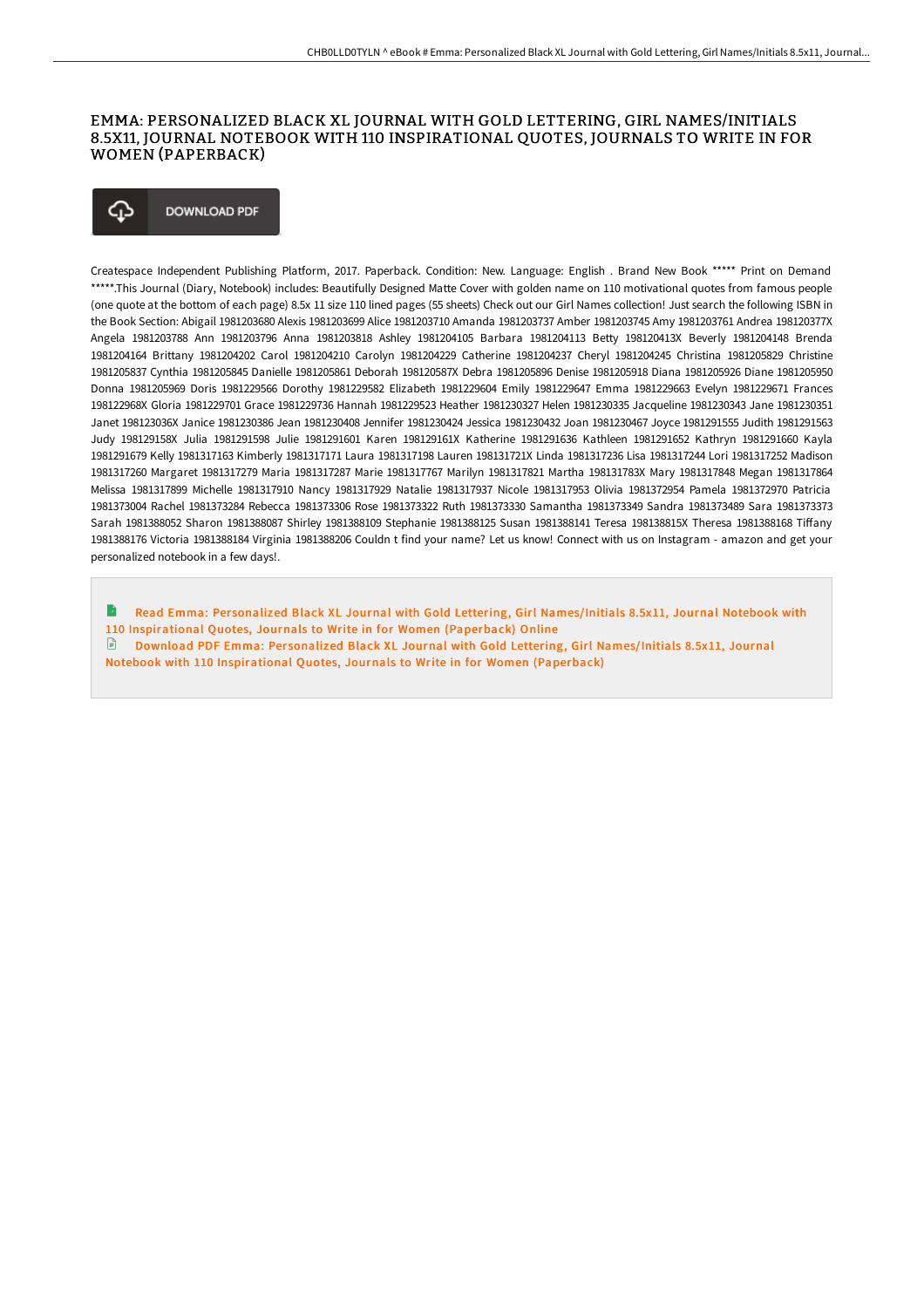# Related Books

Index to the Classified Subject Catalogue of the Buffalo Library; The Whole System Being Adopted from the Classification and Subject Index of Mr. Melvil Dewey, with Some Modifications.

Rarebooksclub.com, United States, 2013. Paperback. Book Condition: New. 246 x 189 mm. Language: English . Brand New Book \*\*\*\*\* Print on Demand \*\*\*\*\*.This historicbook may have numerous typos and missing text. Purchasers can usually... Save [Document](http://digilib.live/index-to-the-classified-subject-catalogue-of-the.html) »

Depression: Cognitive Behaviour Therapy with Children and Young People

Taylor Francis Ltd, United Kingdom, 2009. Paperback. Book Condition: New. 242 x 174 mm. Language: English . Brand New Book. In recent years there has been an increase in research into childhood depression, and it... Save [Document](http://digilib.live/depression-cognitive-behaviour-therapy-with-chil.html) »

Oxford Reading Tree Read with Biff, Chip and Kipper: Phonics: Level 2: A Yak at the Picnic (Hardback) Oxford University Press, United Kingdom, 2014. Hardback. Book Condition: New. Mr. Nick Schon (illustrator). 177 x 148 mm. Language: English . Brand New Book. Read With Biff, Chip and Kipperis the UK s best-selling... Save [Document](http://digilib.live/oxford-reading-tree-read-with-biff-chip-and-kipp-8.html) »

Dont Line Their Pockets With Gold Line Your Own A Small How To Book on Living Large Madelyn D R Books. Paperback. Book Condition: New. Paperback. 106 pages. Dimensions: 9.0in. x 6.0in. x 0.3in.This book is about my cousin, Billy a guy who taught me a lot overthe years and who... Save [Document](http://digilib.live/dont-line-their-pockets-with-gold-line-your-own-.html) »

#### Tales from Little Ness - Book One: Book 1

Lulu.com, United Kingdom, 2015. Paperback. Book Condition: New. 210 x 148 mm. Language: English . Brand New Book \*\*\*\*\* Print on Demand \*\*\*\*\*.Two of a series of short Bedtime Stories for 3 to 5 year... Save [Document](http://digilib.live/tales-from-little-ness-book-one-book-1-paperback.html) »